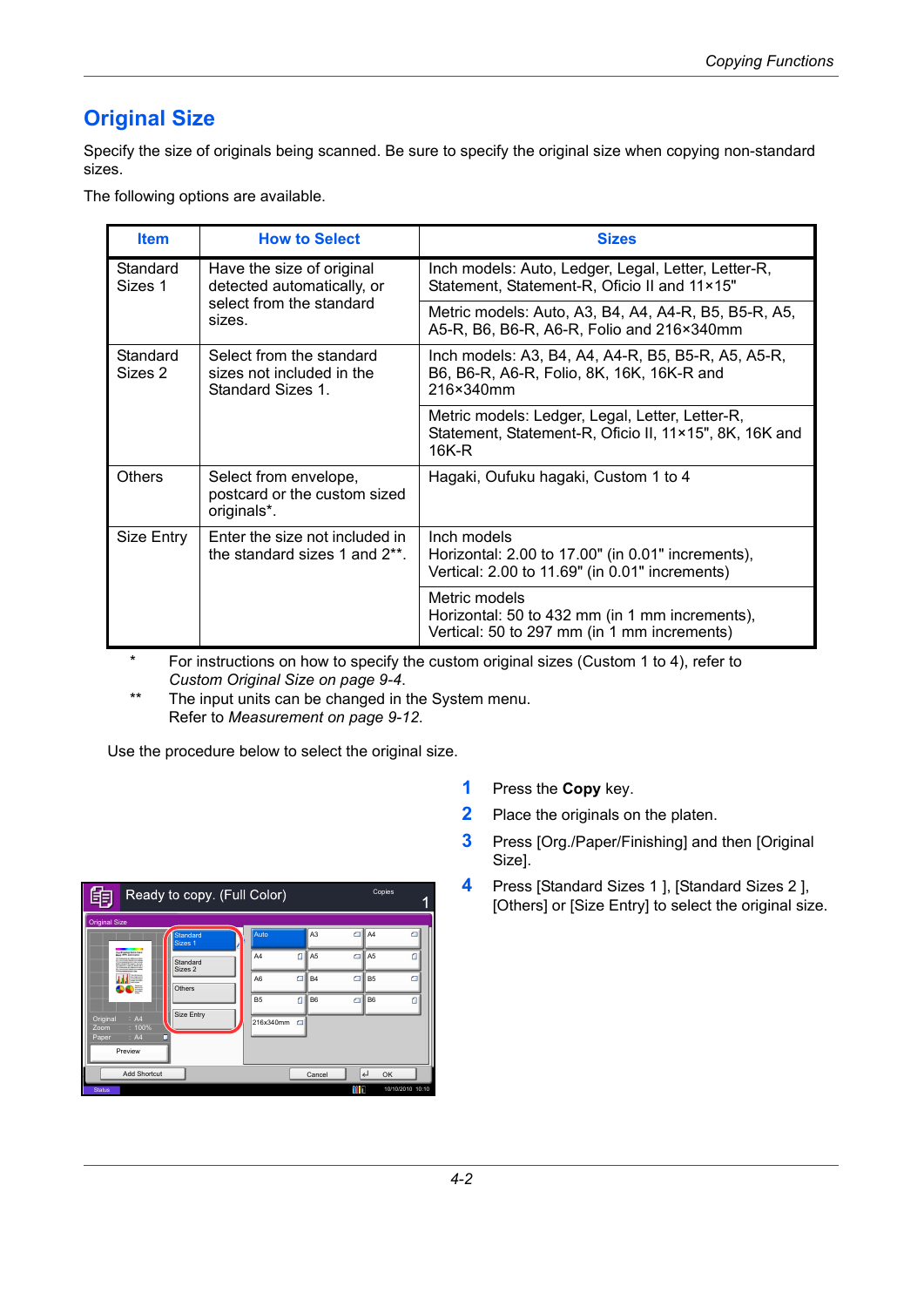

If [Size Entry] is selected, press [+] or [-] to specify the horizontal size (X) and the vertical size (Y). Press [# Keys] to enter the size directly using the numeric keys.

- **5** Press [OK].
- **6** Press the **Start** key to start copying.

# **Paper Selection**

Select the paper source that contains the required paper size.

**NOTE:** Specify in advance the size and type of the paper loaded in the cassette (refer to *[Original/Paper](#page--1-2)  [Settings on page 9-4](#page--1-2)*).

# **Selecting the Cassette**

Use the procedure below to select the paper supply cassette.

- **1** Press the **Copy** key.
- **2** Place the originals on the platen.
- **3** Press [Org./Paper/Finishing] and then [Paper Selection].
- **4** Press the key of the paper source corresponding to the required paper size. The cassette in which the paper is loaded is selected.

If [Auto] is selected, the paper matching the size of the original is selected automatically.

- **5** Press [OK].
- **6** Press the **Start** key to start copying.

|                                   | Copies<br>Ready to copy. (Full Color)                                                                                                                                                                                                                                      |                                                                                                                                           |      |                      |  |  |
|-----------------------------------|----------------------------------------------------------------------------------------------------------------------------------------------------------------------------------------------------------------------------------------------------------------------------|-------------------------------------------------------------------------------------------------------------------------------------------|------|----------------------|--|--|
|                                   | <b>Paper Selection</b>                                                                                                                                                                                                                                                     |                                                                                                                                           |      |                      |  |  |
| Original<br>Zoom<br>Paper         | <b>Buckening Extra hara</b><br>11 To Life and Labour. 21 Labor<br><b>STATISTICS</b><br><b>SAN LIGHTER CARDS BLUE</b><br><b>Benefits cars as small be</b><br><b>A Transport of Alberta Last</b><br><b>CALL CALL IN CALL OF</b><br>OĦ<br>п<br>: A4<br>$: 100\%$<br>: A4<br>٠ | Auto<br>Cassette<br><b>MH A4</b><br>Plain<br><b>2</b> A <sub>3</sub><br>5A4<br>Plain<br>Plain<br>3A<br>6A4<br>Plain<br>Plain<br>4A<br>7A4 | $-1$ | MP Tray<br>M MP Tray |  |  |
|                                   | Preview                                                                                                                                                                                                                                                                    | Plain<br>Plain                                                                                                                            |      | Paper Set.           |  |  |
| Add Shortcut<br>Cancel<br>OK<br>ᅬ |                                                                                                                                                                                                                                                                            |                                                                                                                                           |      |                      |  |  |
| <b>Status</b>                     |                                                                                                                                                                                                                                                                            |                                                                                                                                           | m    | 10/10/2010 10:10     |  |  |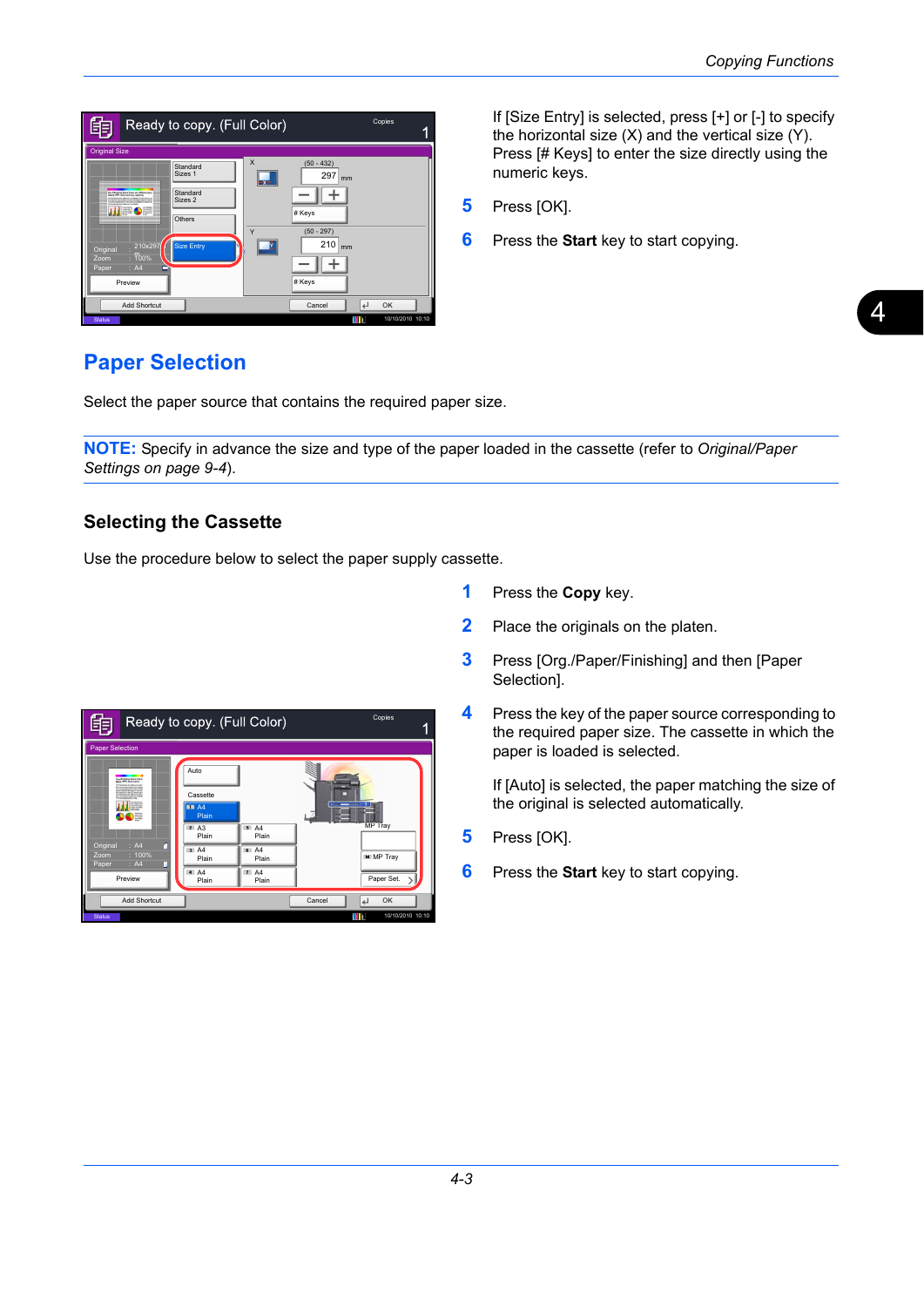# **Selecting the Multi Purpose Tray**

Change the paper size and media type.

The available paper sizes and media types are shown in the table below.

| <b>Category</b>                                                                                                                                                                                                                                                                                                                                                                                                                                                                                | <b>Item</b>                                                                                                                                                                                                                                                                                    | <b>How to</b><br><b>Select</b>                               | <b>Sizes</b>                                                                                                                                                                                                                              |  |
|------------------------------------------------------------------------------------------------------------------------------------------------------------------------------------------------------------------------------------------------------------------------------------------------------------------------------------------------------------------------------------------------------------------------------------------------------------------------------------------------|------------------------------------------------------------------------------------------------------------------------------------------------------------------------------------------------------------------------------------------------------------------------------------------------|--------------------------------------------------------------|-------------------------------------------------------------------------------------------------------------------------------------------------------------------------------------------------------------------------------------------|--|
| Paper<br><b>Size</b>                                                                                                                                                                                                                                                                                                                                                                                                                                                                           | Standard<br>Sizes 1                                                                                                                                                                                                                                                                            | Choose from<br>the standard                                  | Inch models: Ledger, Legal, Letter, Letter-R,<br>Statement, Oficio II and Executive                                                                                                                                                       |  |
|                                                                                                                                                                                                                                                                                                                                                                                                                                                                                                |                                                                                                                                                                                                                                                                                                | size.                                                        | Metric models: A3, B4, A4, A4-R, B5, B5-R,<br>A5-R, B6, B6-R, A6-R, Folio and 216×340mm                                                                                                                                                   |  |
|                                                                                                                                                                                                                                                                                                                                                                                                                                                                                                | Standard<br>Sizes 2                                                                                                                                                                                                                                                                            | Choose from<br>the standard<br>sizes not                     | Inch models: A3, B4, A4, A4-R, B5, B5-R, A5-R,<br>B6-R, A6-R, Folio, 8K, 16K, 16K-R and<br>216×340mm                                                                                                                                      |  |
|                                                                                                                                                                                                                                                                                                                                                                                                                                                                                                |                                                                                                                                                                                                                                                                                                | included in<br>the Standard<br>Sizes 1.                      | Metric models: Ledger, Legal, Letter, Letter-R,<br>Statement-R, Oficio II, Executive, 8K, 16K and<br><b>16K-R</b>                                                                                                                         |  |
|                                                                                                                                                                                                                                                                                                                                                                                                                                                                                                | Others                                                                                                                                                                                                                                                                                         | Choose from<br>non-standard<br>sizes and<br>custom<br>sizes. | ISO B5, Envelope #10 (Commercial #10),<br>Envelope #9 (Commercial #9), Envelope #6<br>(Commercial #6 3/4), Envelope Monarch,<br>Envelope DL, Envelope C5, Envelope C4,<br>Hagaki, Oufuku hagaki, Youkei 4, Youkei 2 and<br>Custom 1 to 4* |  |
|                                                                                                                                                                                                                                                                                                                                                                                                                                                                                                | <b>Size</b><br>Entry                                                                                                                                                                                                                                                                           | Enter the<br>size not<br>included in                         | Inch models<br>Horizontal: 5.83 to 17" (in 0.01" increments),<br>Vertical: 3.86 to 11.69" (in 0.01" increments)                                                                                                                           |  |
|                                                                                                                                                                                                                                                                                                                                                                                                                                                                                                | the standard<br>sizes 1 and<br>$2^{**}$ .                                                                                                                                                                                                                                                      |                                                              | Metric models<br>Vertical: 98 to 297 mm (in 1 mm increments),<br>Horizontal: 148 to 432 mm (in 1 mm increments)                                                                                                                           |  |
| Media<br>Type                                                                                                                                                                                                                                                                                                                                                                                                                                                                                  | Plain (105 g/m <sup>2</sup> or less), Transparency, Rough,<br>Vellum (60 to 105 g/m <sup>2</sup> or less), Labels, Recycled, Preprinted***, Bond,<br>Cardstock, Color, Prepunched***, Letterhead***,<br>Thick (106 g/m <sup>2</sup> or more), Envelope, Coated, High Quality, Custom 1 to 8*** |                                                              |                                                                                                                                                                                                                                           |  |
| $\star$<br>For instructions on how to specify the custom paper sizes (Custom 1 to 4), refer to<br>Custom Paper Size on page 9-5.<br>$***$<br>The input units can be changed in the System menu.<br>Refer to Measurement on page 9-12.<br>$\star\!\star\!\star$<br>For instructions on how to specify the custom paper types 1 to 8, refer to Media Type<br>Setting on page 9-8.<br>To print on preprinted or prepunched paper or on letterhead, refer to Special Paper<br>Action on page 9-11. |                                                                                                                                                                                                                                                                                                |                                                              |                                                                                                                                                                                                                                           |  |

**NOTE:** You can conveniently select in advance the size and type of paper that will be used often and set them as default (refer to *[Paper Size and Media Type Setup for Multi Purpose Tray \(MP Tray Setting\) on page 9-7](#page--1-6)*).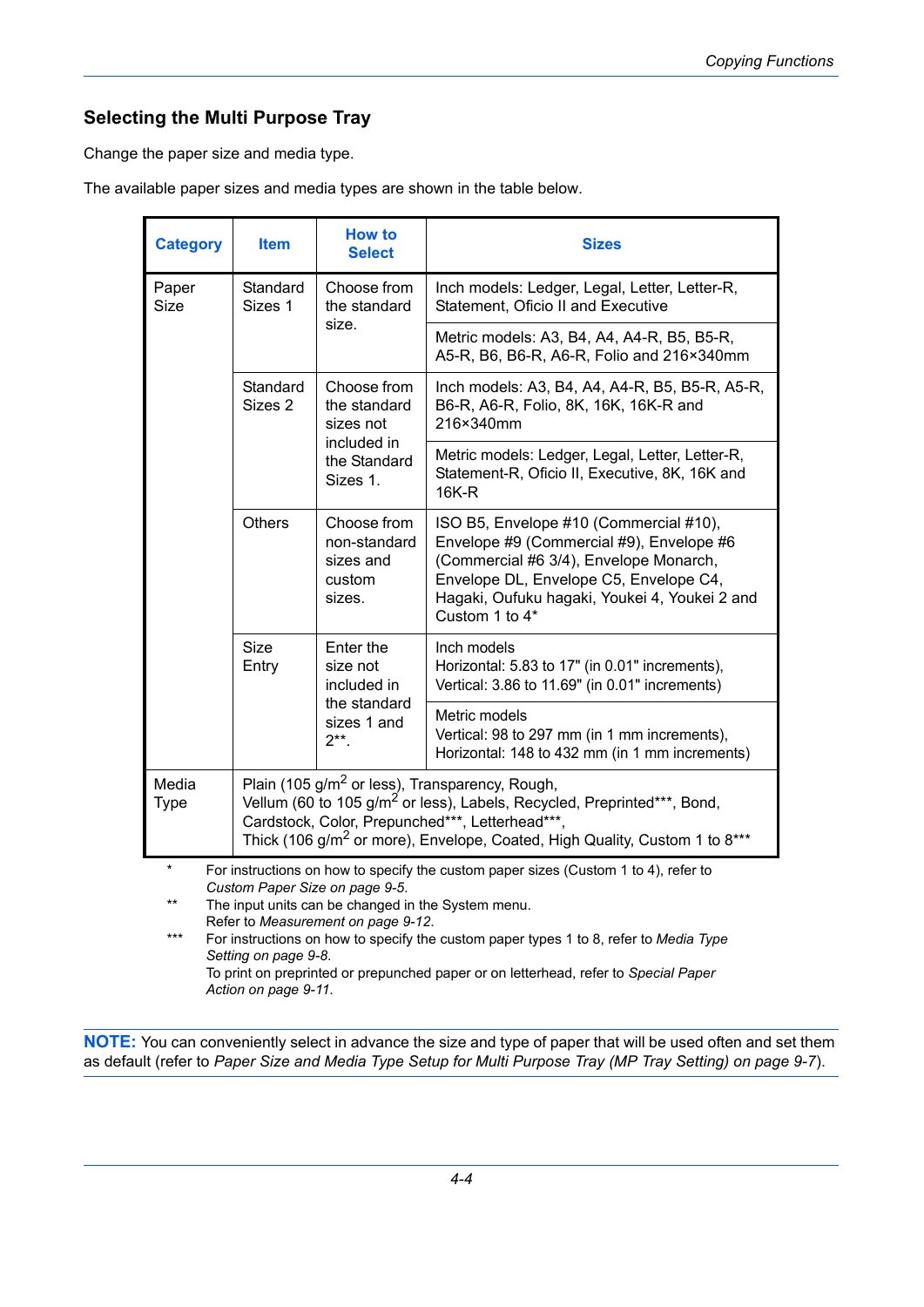Use the procedure below to select the paper size and media type.

- **1** Press the **Copy** key.
- **2** Place the originals on the platen.
- **3** Press [Org./Paper/Finishing], [Paper Selection] and then [Media Type].
- **4** Press [Standard Sizes 1 ], [Standard Sizes 2 ], [Others] or [Size Entry] to select the paper size.

If you select [Size Entry], press [+] or [–] to specify *X* (horizontal) and *Y* (vertical) sizes. You can enter the size directly using the numeric keys after pressing [# Keys].

- **5** Press [Media Type].
- **6** Select paper type, and press [OK].
- **7** Press [OK].
- **8** Press [OK].
- **9** Press the **Start** key to start scanning the originals.
- **10** If the specified size of paper is not loaded in the paper source cassette or multi purpose tray, a confirmation screen appears. When [Auto] is used and the same size of paper as the detected original size is not loaded, a paper confirmation screen appears.

Load the required paper in the multi purpose tray and press [Continue] to start copying.

|                                  |                | Ready to copy. (Full Color)      |                     |        | Copies       |
|----------------------------------|----------------|----------------------------------|---------------------|--------|--------------|
| Paper Selection - Paper Settings |                |                                  |                     |        |              |
| Standard<br>Sizes <sub>1</sub>   | A <sub>3</sub> | A <sub>4</sub><br>п              | A <sub>4</sub><br>п | п      |              |
| Standard<br>Sizes 2              | A <sub>5</sub> | A <sub>6</sub><br>$\Box$         | <b>B4</b><br>π      |        |              |
| Others                           | B <sub>5</sub> | $\blacksquare$<br>B <sub>5</sub> | П<br><b>B6</b>      |        |              |
|                                  | 216x340mm      | п.                               |                     |        |              |
| Size Entry                       |                |                                  |                     |        | Plain        |
|                                  |                |                                  |                     |        | C Media Type |
|                                  |                |                                  |                     | Cancel | OK<br>ᅬ      |

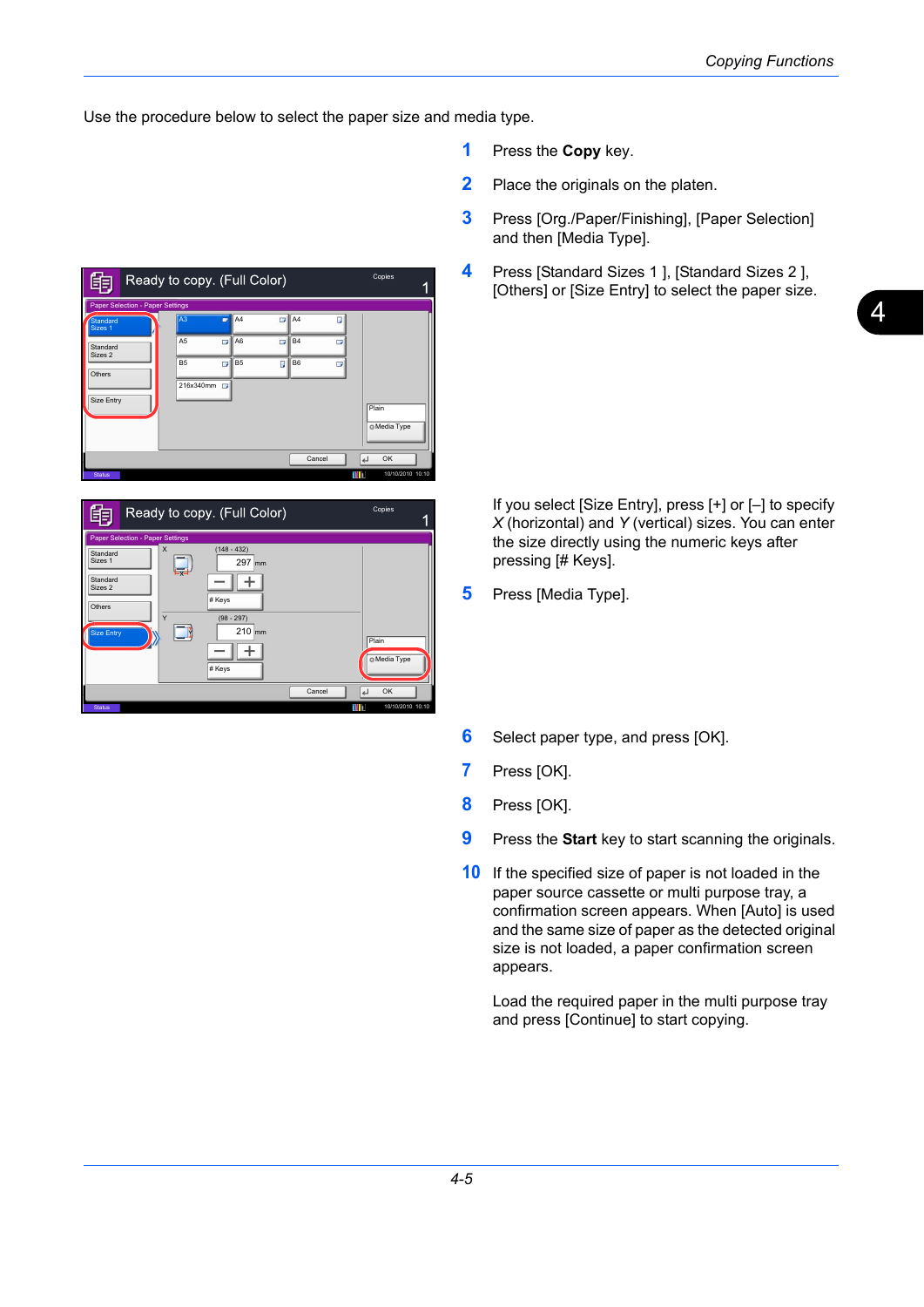# **Mixed Size Originals**

Using the optional document processor, the originals of different sizes can be loaded in a batch and copied. In this operation, up to 30 originals of different sizes can be placed in the document processor at the same time.

## **Supported Combinations of Originals**

#### **Originals of the Same Width**

The supported combinations of originals are as follows.

#### **Ledger and Letter (A3 and A4)**



### **Ledger and Letter-R (Folio and A4-R)**



#### **B4 and B5**

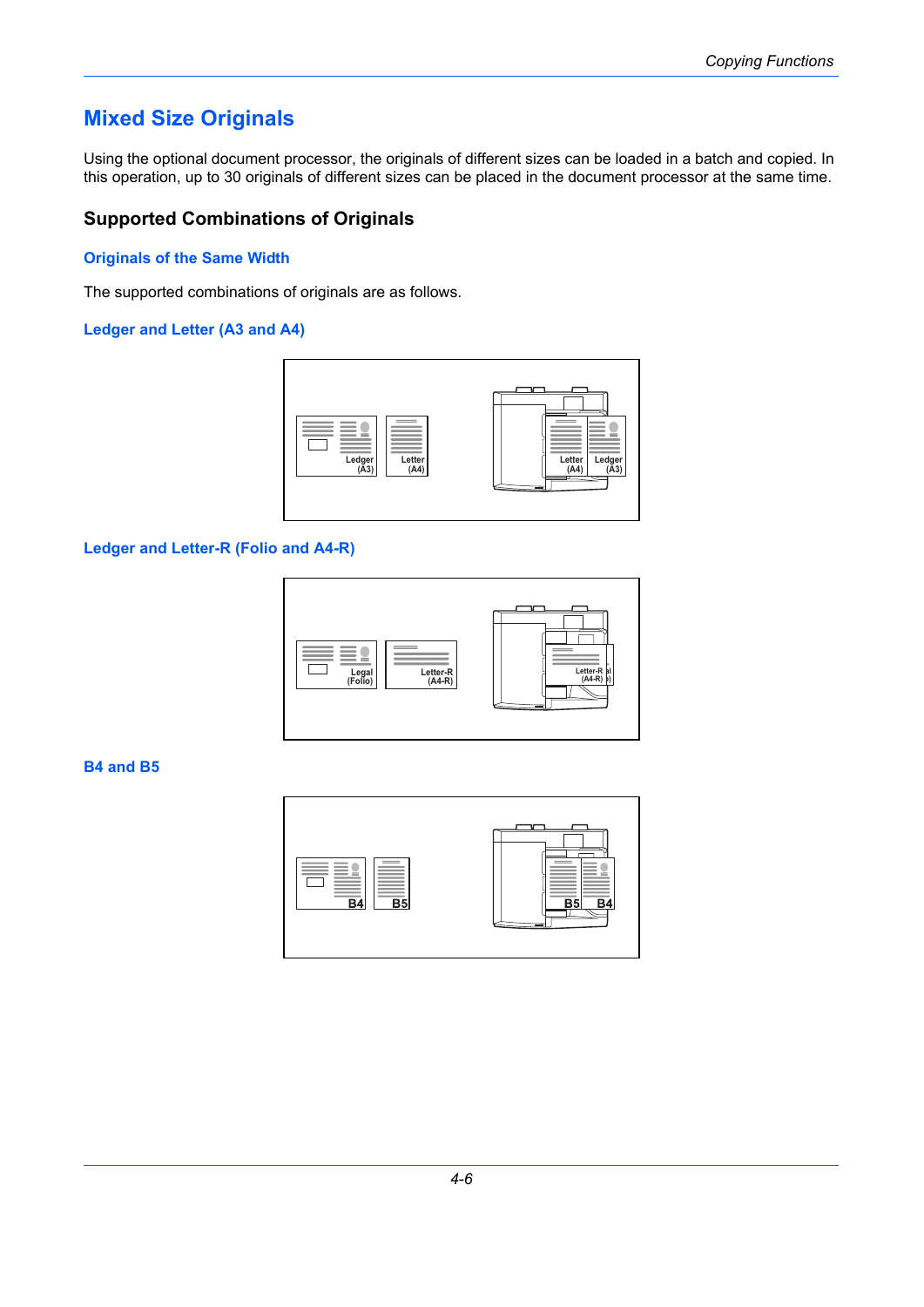### **Originals of Different Widths (Available for metric models only)**

Place all originals of different widths. The supported combinations of originals are as follows.

**NOTE:** When mixing the original sizes as using the following combination: A4-R, B5-R, and Folio, make sure to set the **System Menu** key -> *Common Settings* -> *Original / Paper Settings* -> *Original Auto Detect* to [On] for [Folio].

For more information, refer to *[Original Auto Detect \(Available for metric models only\) on page 9-10](#page--1-7)*.

### **A3, B4, A4 and B5**



### **B4, A4-R and B5**



#### **A4-R, B5-R and Folio**

| <b>Contract Contract</b><br>$\qquad \qquad = \qquad$<br>$B5-R$<br>A4-R<br>Folio | $\frac{1}{\sqrt{\frac{1}{2}}\cdot R}$<br>iol |
|---------------------------------------------------------------------------------|----------------------------------------------|
|---------------------------------------------------------------------------------|----------------------------------------------|